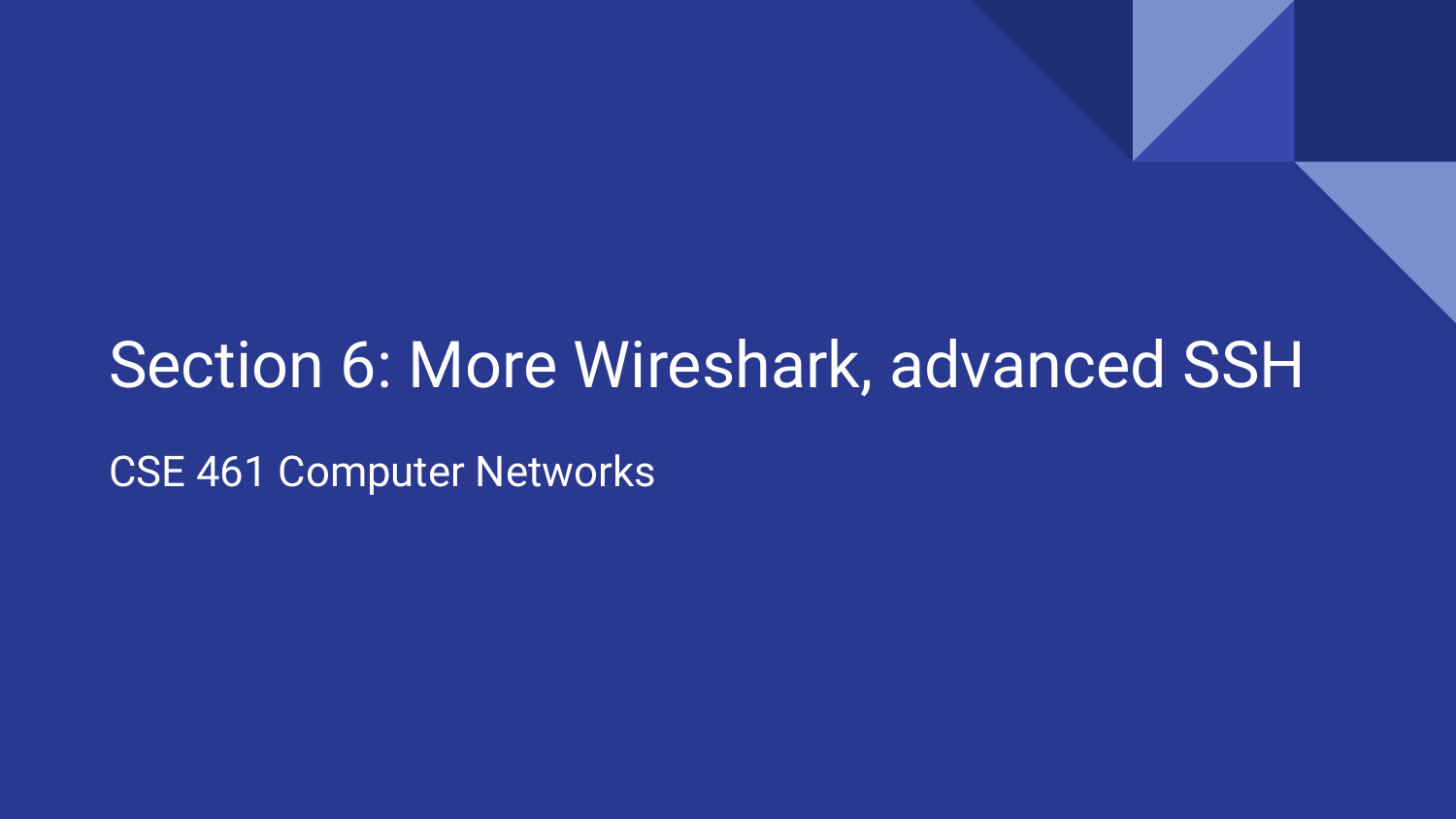# **Wireshark**

- <https://courses.cs.washington.edu/courses/cse461/20au/section-data/461-demo.pcap>
	- Open this file in wireshark
- <https://courses.cs.washington.edu/courses/cse461/20au/section-data/pcap-demo.md>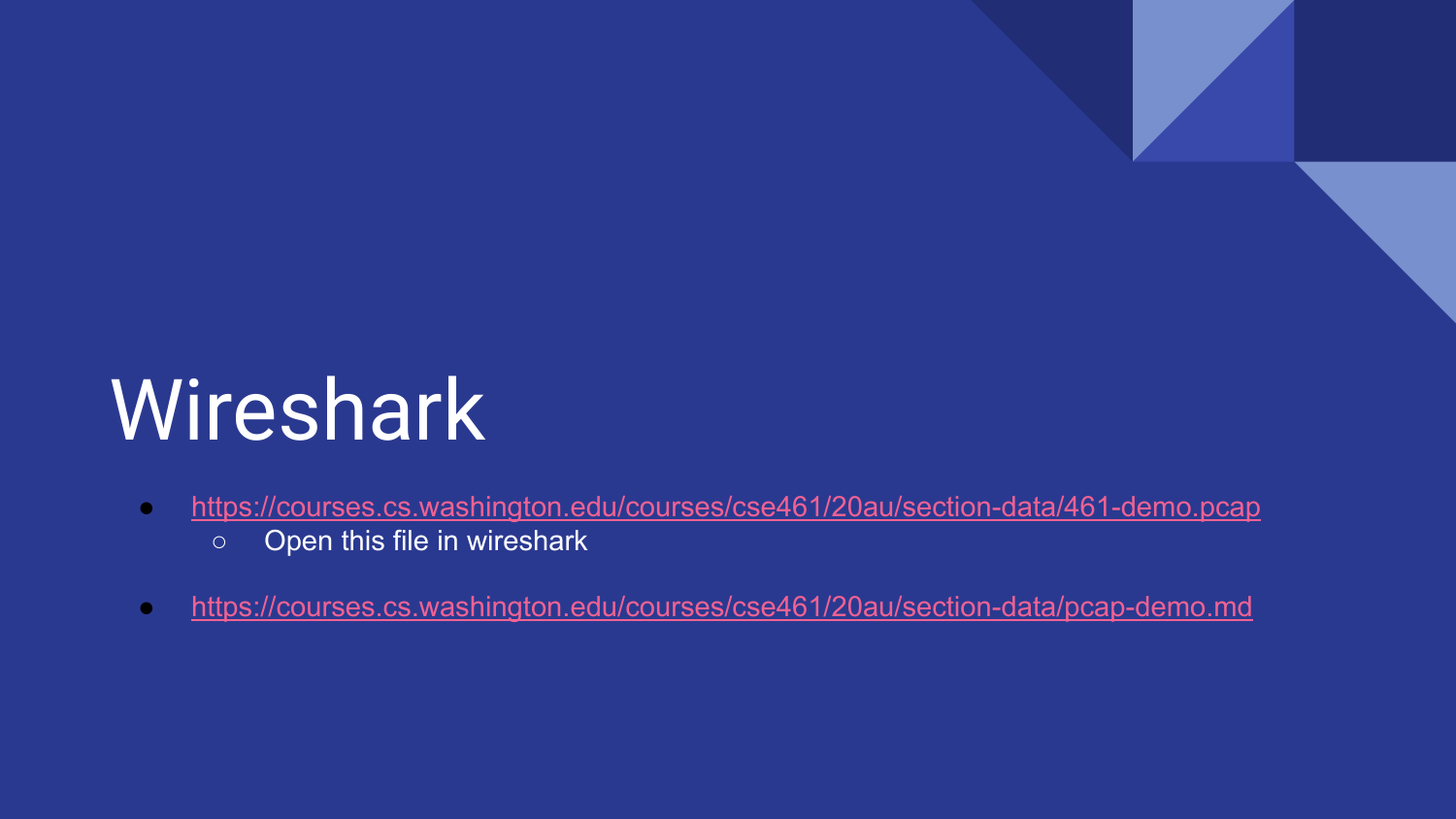# Wireshark Filters

- ip
	- ip.addr == <address>
- icmp
- ipv6
- icmpv6
- tcp
	- $\circ$  tcp.port == 80
- udp
- dns
	- dns.qry.name == website.com
- http
- tls (https)

Combine filters with "&&", "||", "^^", "!" Compare values with "==", "<", ">", "matches", "contains", and more [https://www.wireshark.org/docs/wsug\\_html\\_chunked/ChWorkBuildDisplayFilterSection.html](https://www.wireshark.org/docs/wsug_html_chunked/ChWorkBuildDisplayFilterSection.html)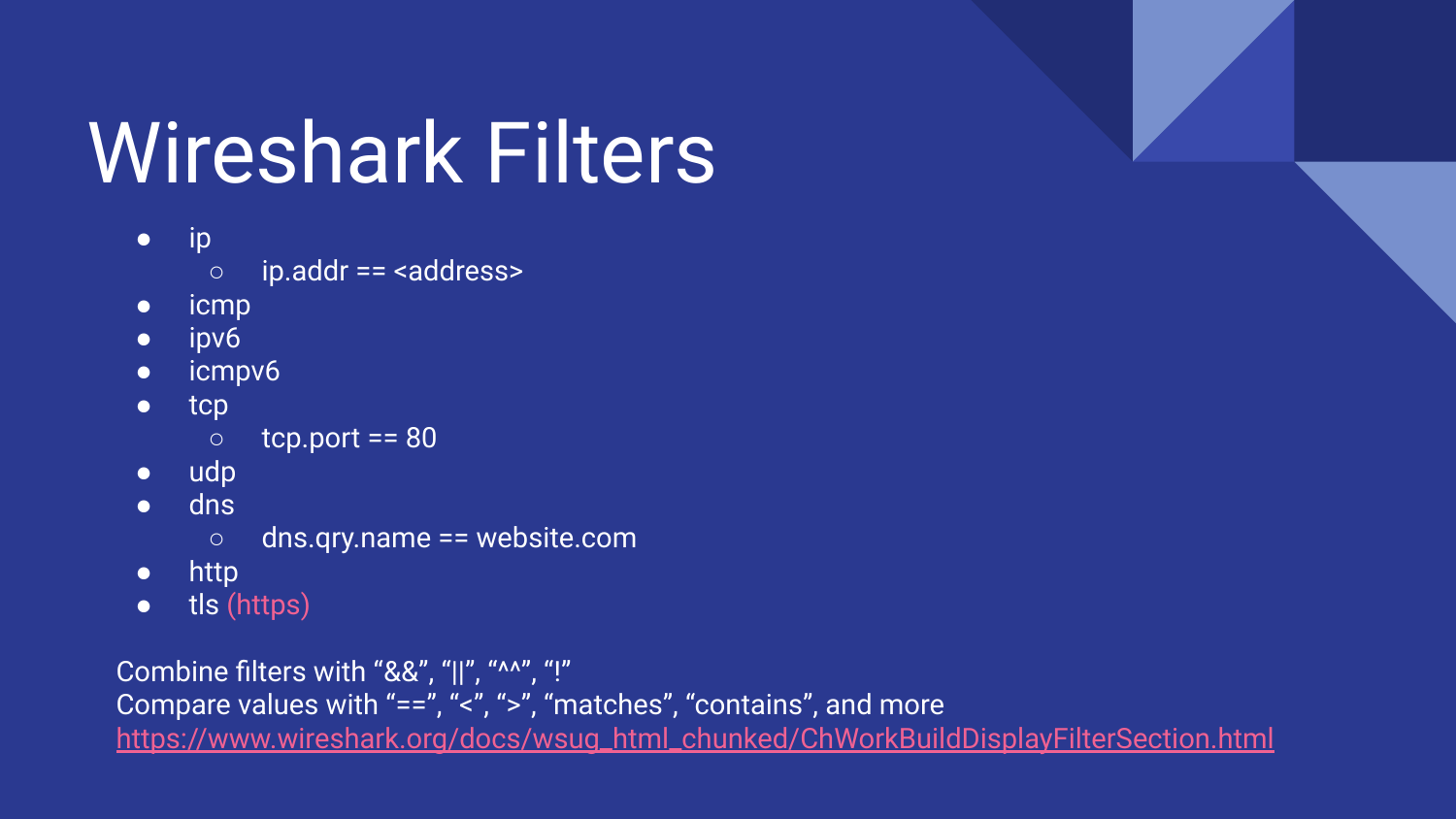# (Not that) advanced SSH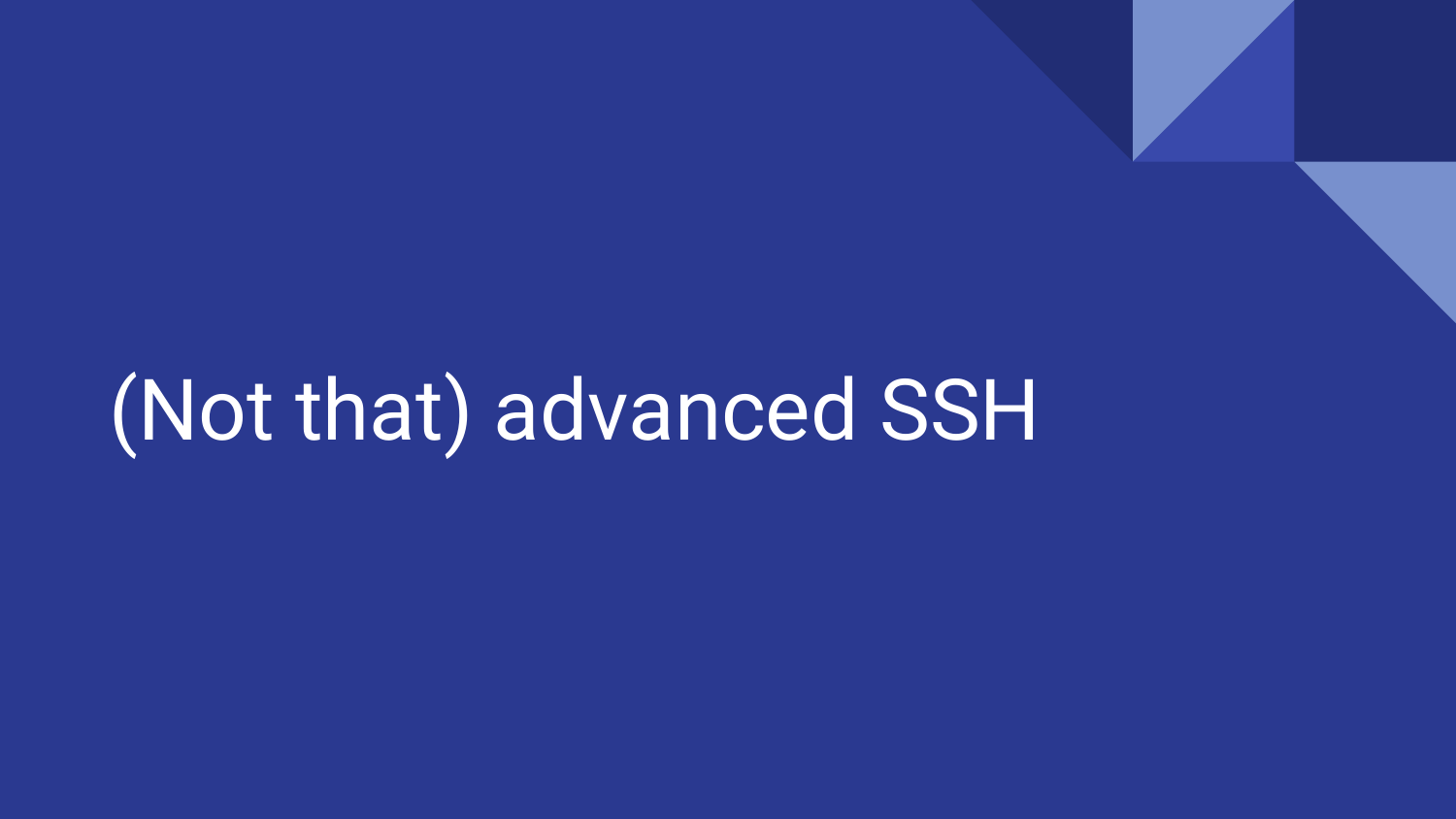#### ssh user@server -p port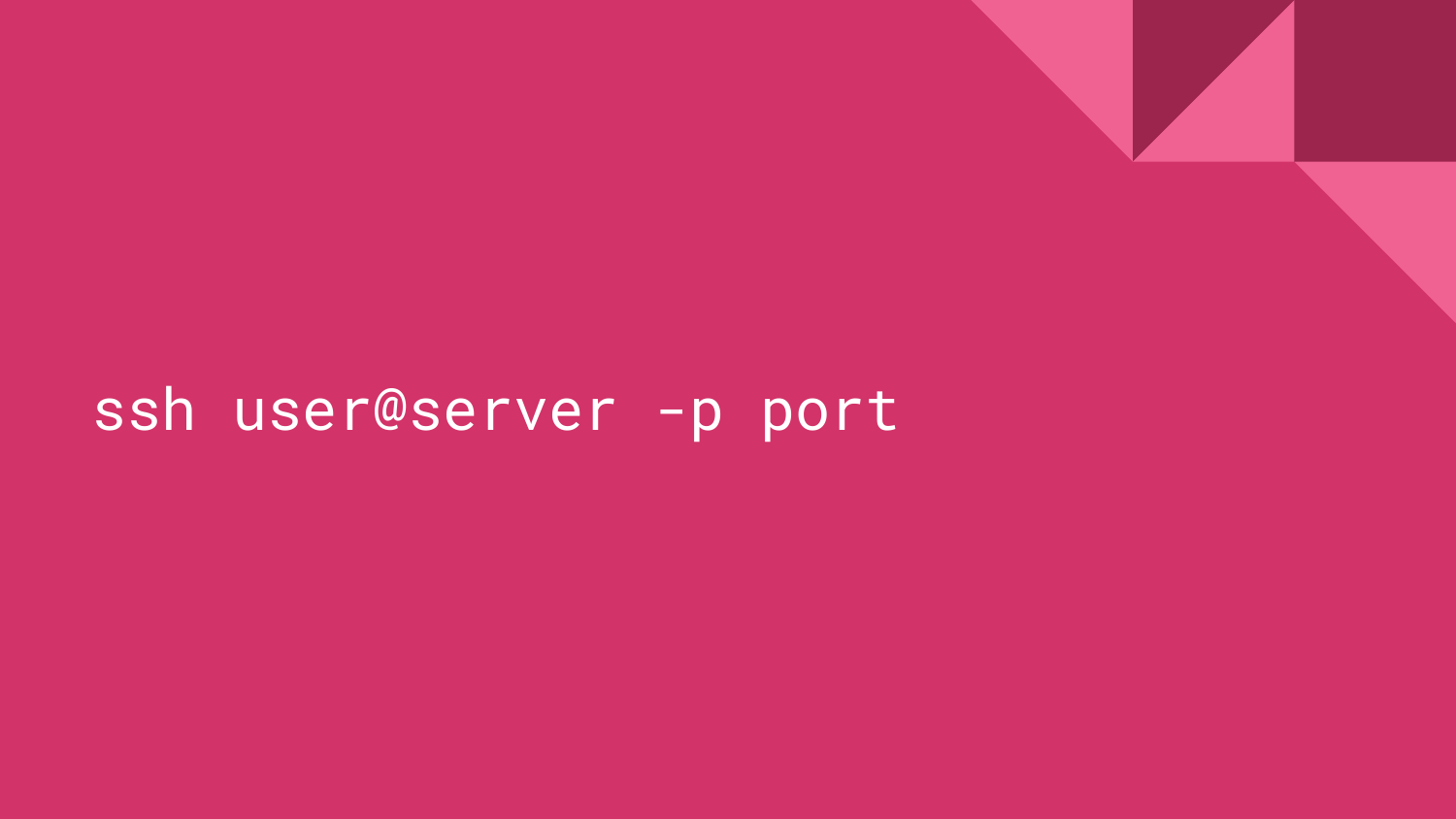SSH Keys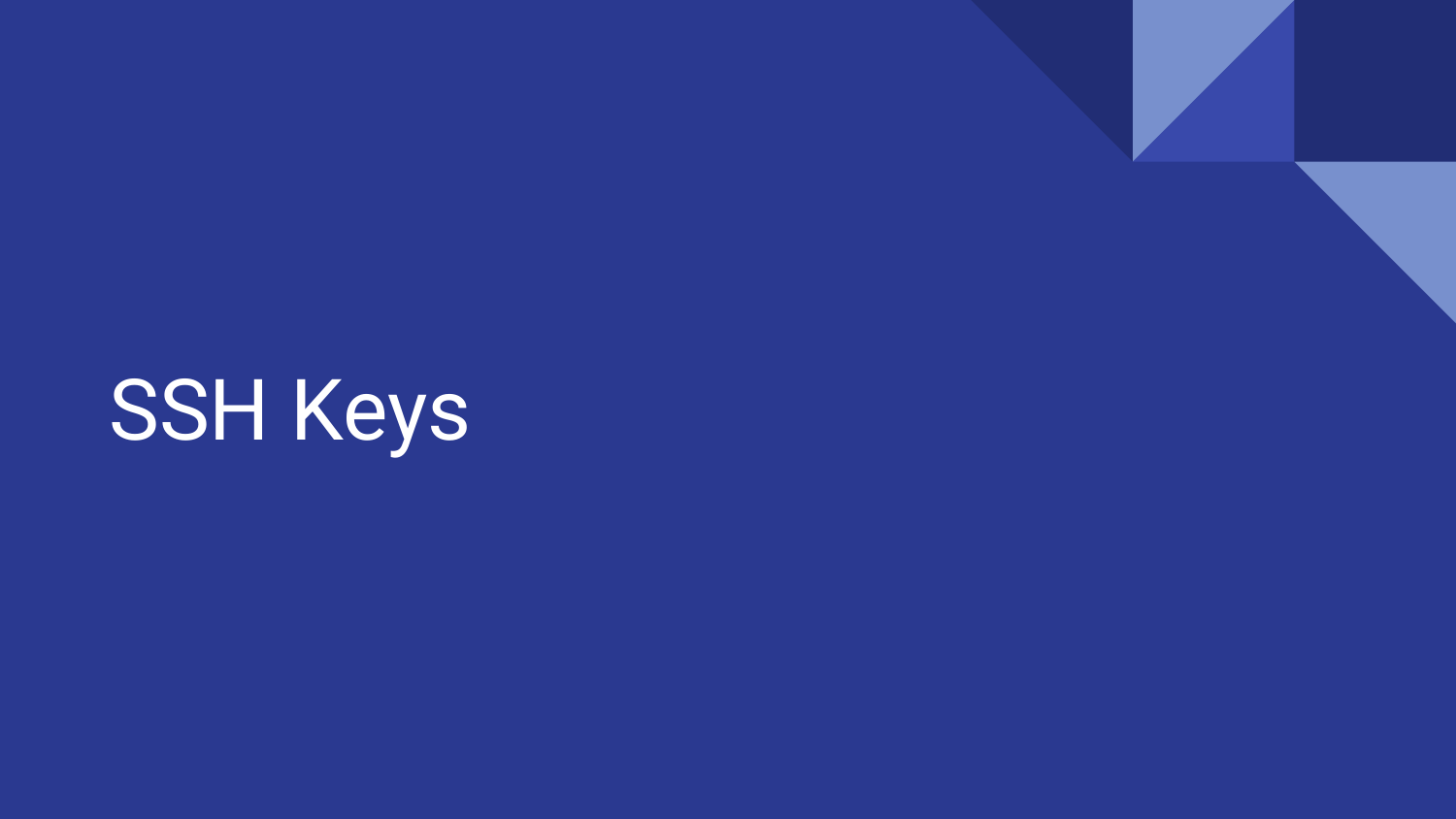### SSH Encryption

- SSH uses symmetrical encryption
- The session key is negotiated securely under asymmetrical encryption, upon each connection
- SSH "keys" (or passwords) are used for key negotiation
- We will learn more about cryptography in lecture
	- Take CSE 484 (Security) and CSE 490C (Cryptography) if you are interested
- We will focus on the more practical side of SSH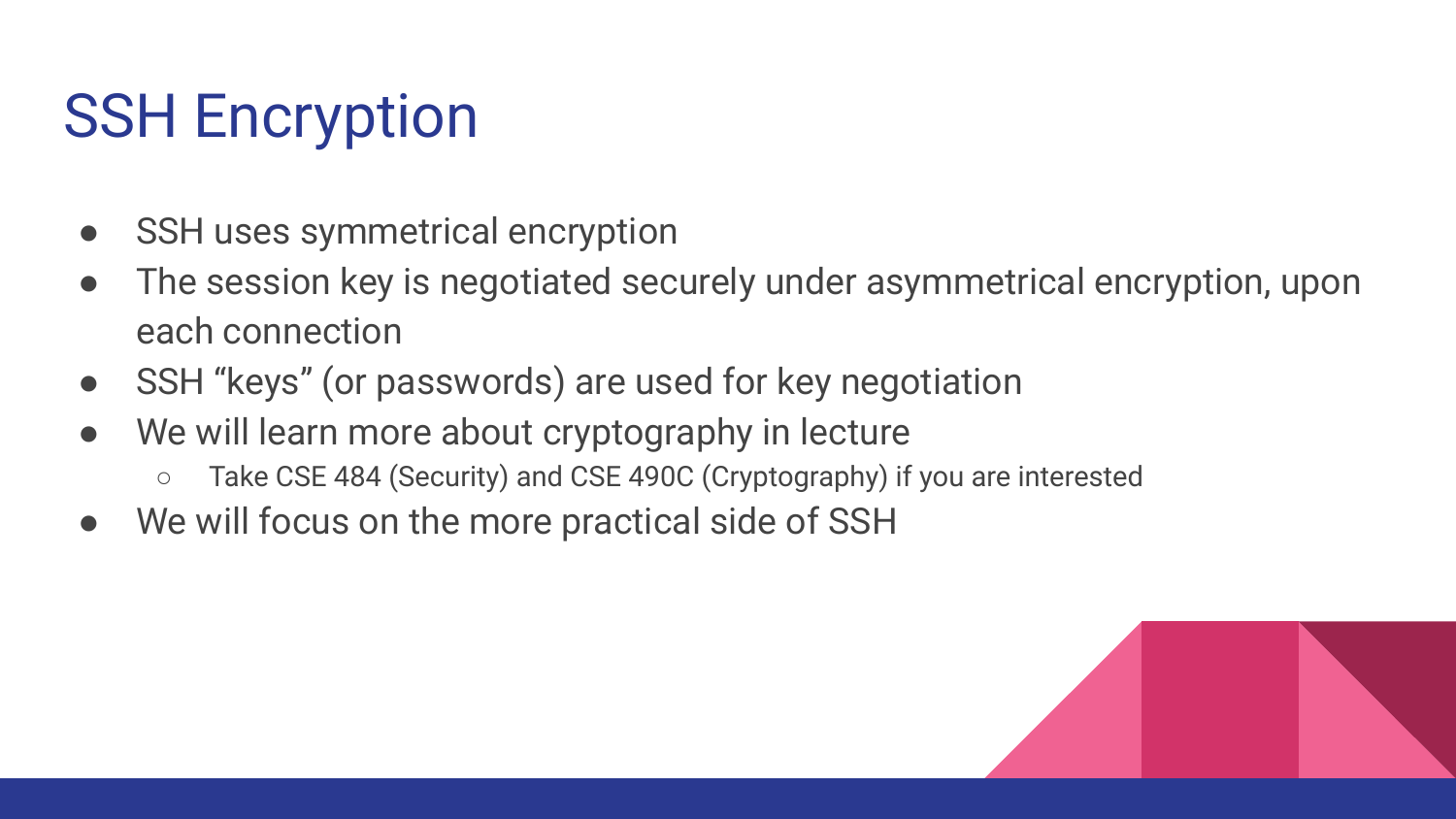### Why keys over passwords?

- More secure than passwords
	- Keys have completely (?) random bits
	- Passwords are vulnerable to dictionary attacks
- Easier to manage
	- Keys are kept locally and supplied automatically when you need them
	- Remembering passwords can be a pain
	- Keys can be revoked easily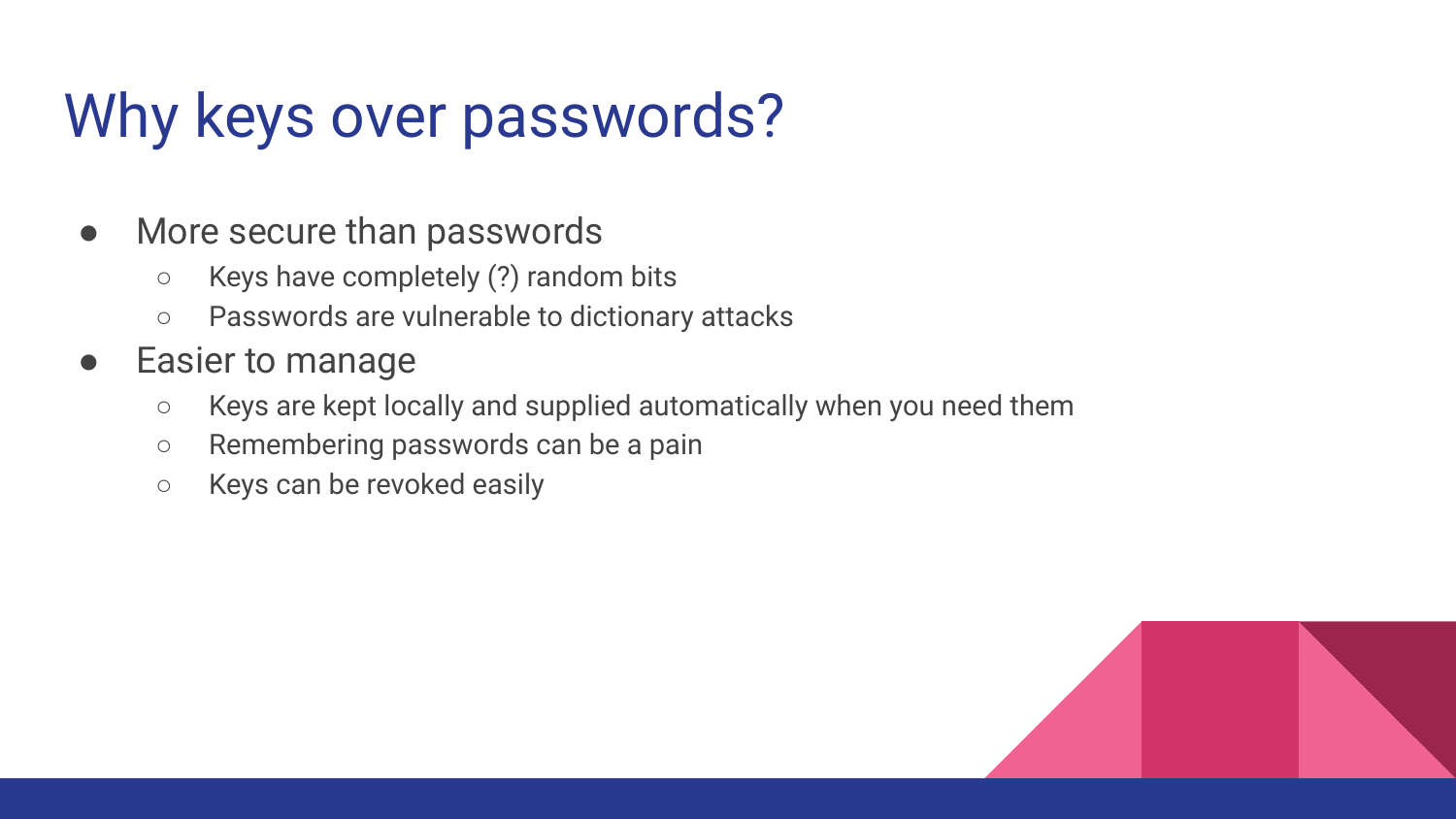#### Generating an SSH key pair

- To generate a key pair (RSA, by default): ssh-keygen [-t type]
	- We recommend using Ed25519 over RSA: ssh-keygen -t ed25519
	- Ed25519 is faster and more secure, but a lot of people are still using RSA
	- You probably have these already if you have used the CSE Gitlab
- $\bullet$  By default, generates keys under  $\sim$ /.ssh/
	- Public key: id\_{rsa|ed25519|...}.pub
	- Private key: id\_{rsa|ed25519|...}
	- Keep your private keys private
- Optional passphrase to protect your private keys
	- Additional passphrase-based encryption, so adversaries can't get your private keys even if your machine is compromised
	- Can be skipped by not typing in a password and pressing Enter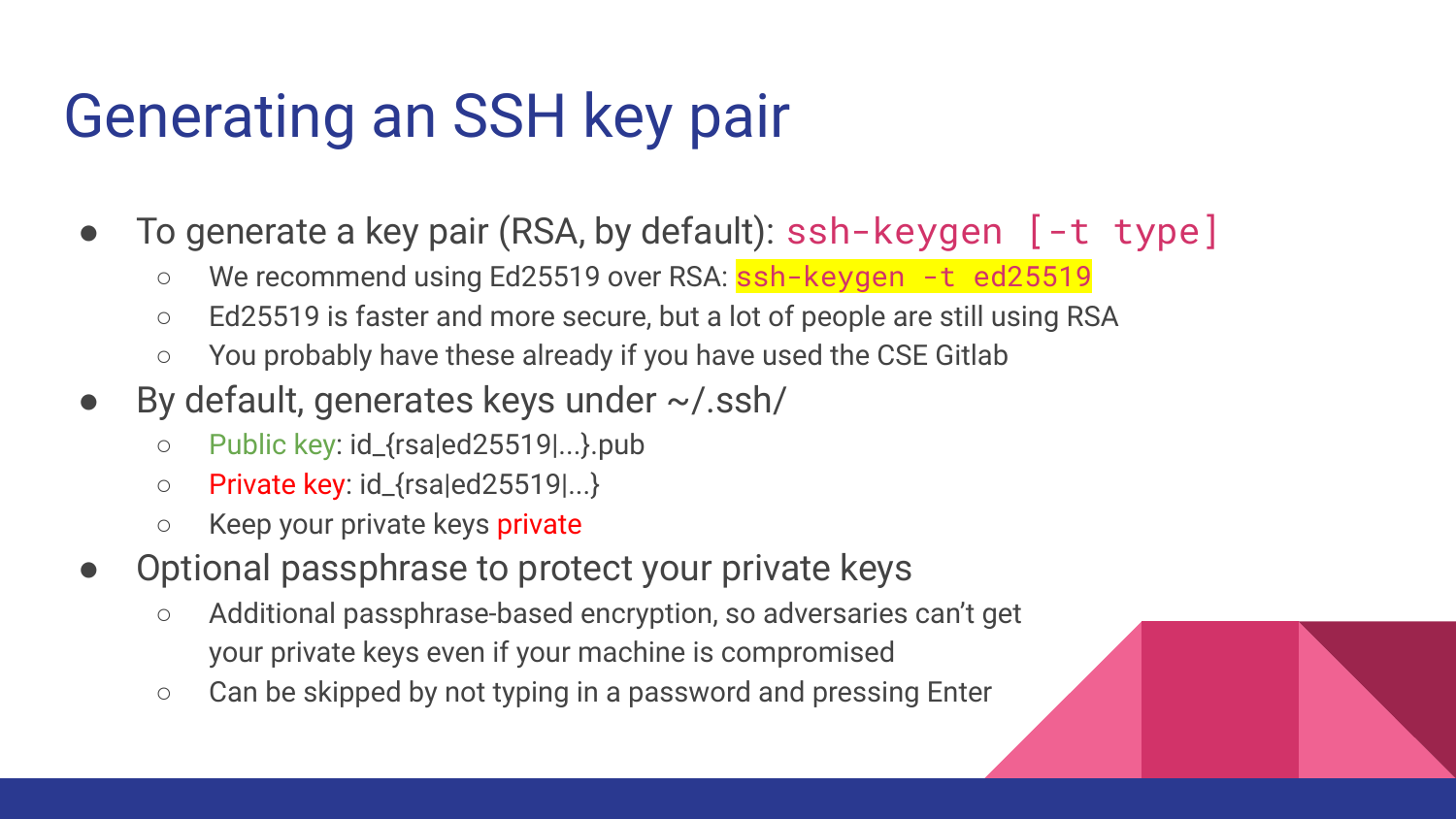#### Authenticating with your SSH key

- Before you can use your keys, you need to install them on the server
	- $\circ$  i.e. Add your public key as a single line to  $\sim$ /.ssh/authorized\_keys on the server
		- <protocol> <public key text> <annotation>
			- ssh-ed25519 <text from ssh-ed25519.pub> starikov@desktop
	- You can edit the file manually by logging in with your password
	- Oruse ssh-copy-id [-i path/to/private/key] someserver (on macOS and Linux)
- Use -i path/to/private/key to specify a key when SSHing
	- Your id\_{rsa|ed25519|dsa|...} key under ~/.ssh/ is used by default
	- Or use the IdentityFile option in SSH config
- When you log in, the server looks up your public key in authorized\_keys and lets you in if there is a match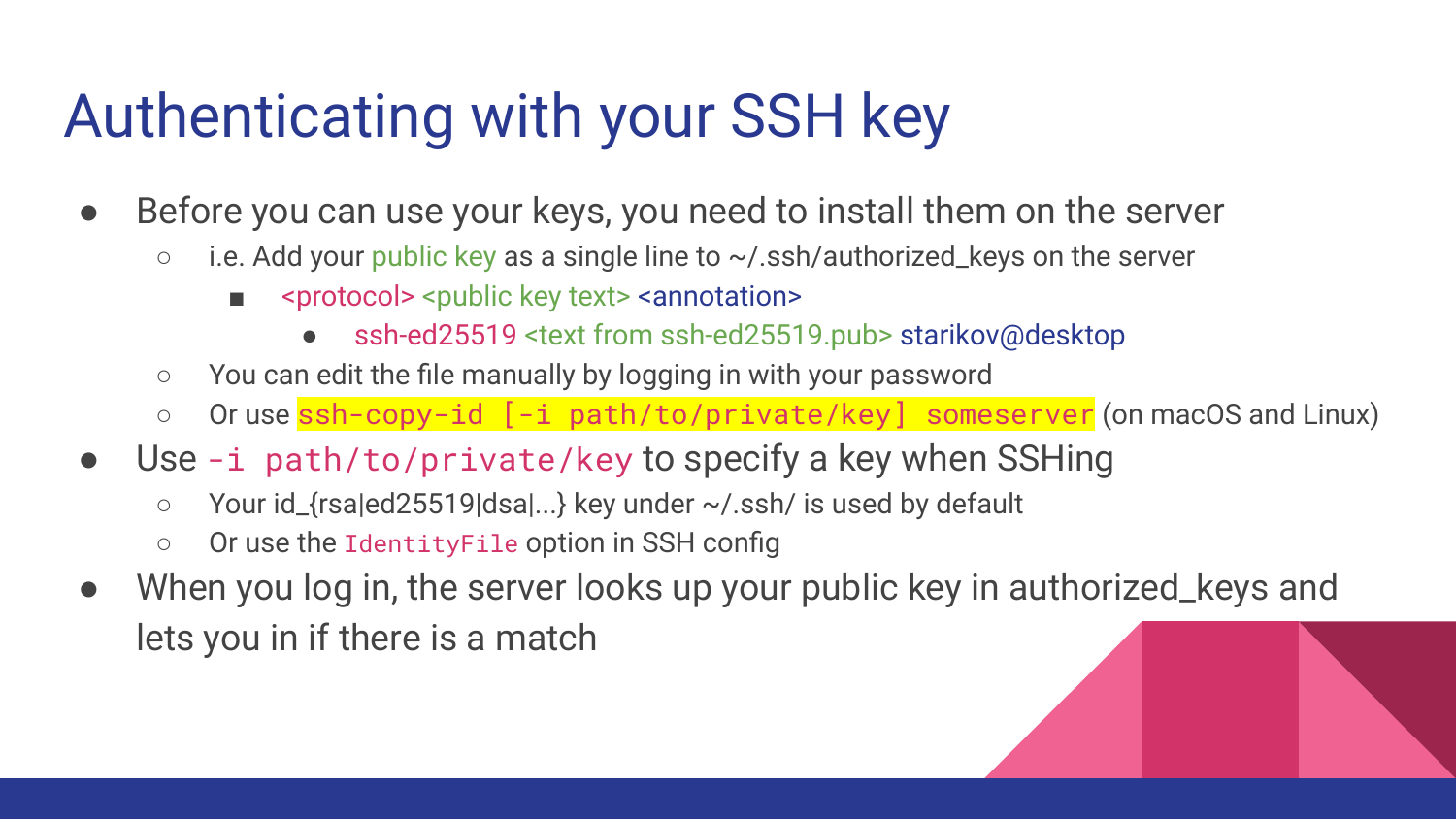#### Server Verification (Known hosts)

- The client stores the key of every server it knows under  $\sim$ /.ssh/known\_hosts
- SSH stops you from connecting to a server if the server's key doesn't match the one in known\_hosts
	- This is to prevent someone from impersonating the server you have previously used
		- Will occur if you install a new OS at the same IP address
		- Or if the ssh server keys are changed
	- If you trust the new server identity, simply delete its key from known\_hosts
		- Can be done by deleting the appropriate line manually
		- ssh-keygen -R "hostname"

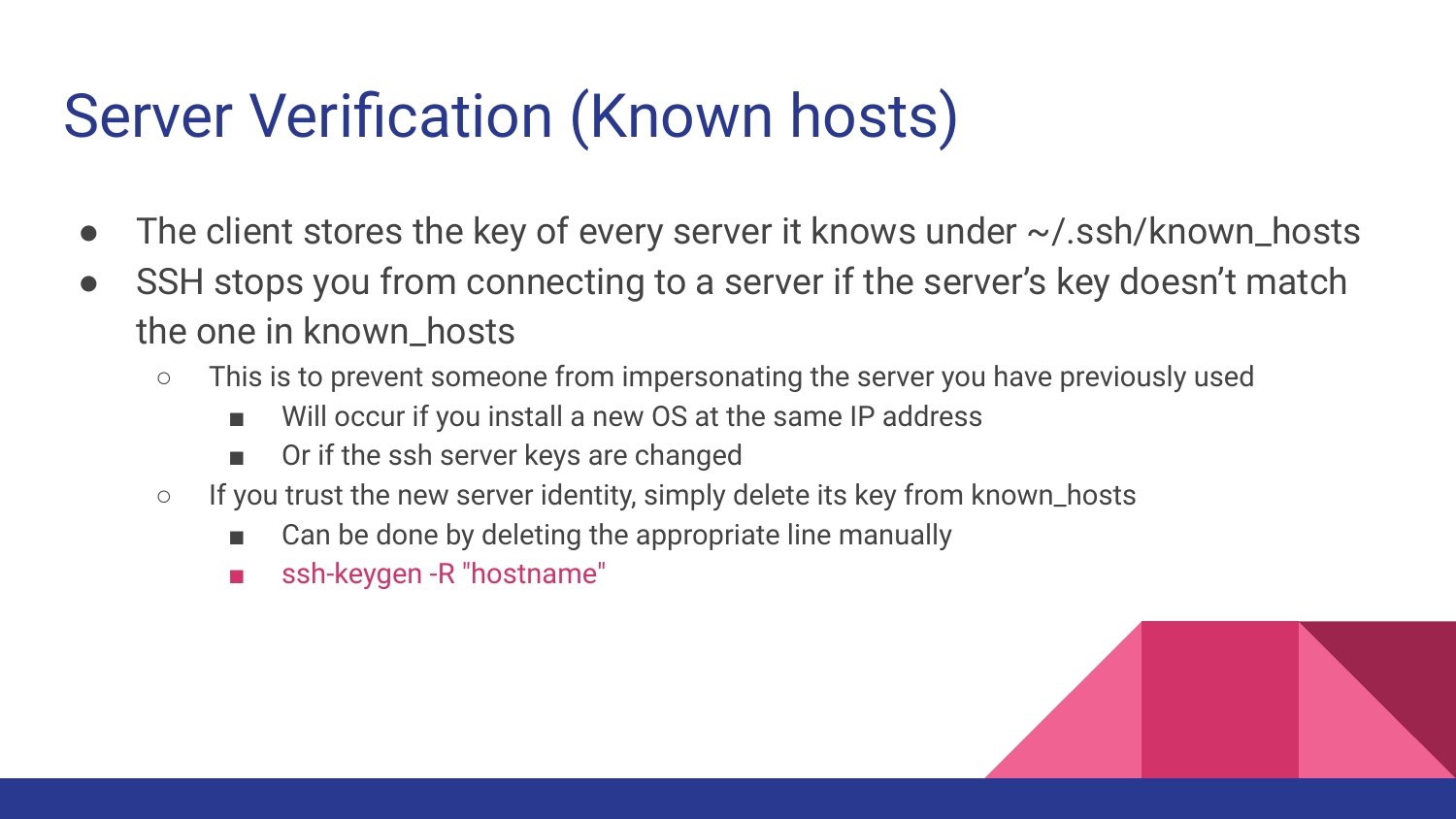#### ssh-agent

- Like a password manager for SSH keys
- eval `ssh-agent`
	- Starts ssh agent
	- To automatically start, place this in .bashrc:
- ssh-add [path/to/private/key] to add key to ssh-agent
	- By default adds your id\_{rsa|ed25519|dsa|...}
- The passphrase is remembered for the entire session
- The ssh agent can be forwarded over SSH
	- ssh -A
	- SSH config file:
		- ForwardAgent yes
		- AddKeysToAgent yes

if [ -z "\$SSH AUTH SOCK" ] ; then eval `ssh-agent -s` ssh-add fi

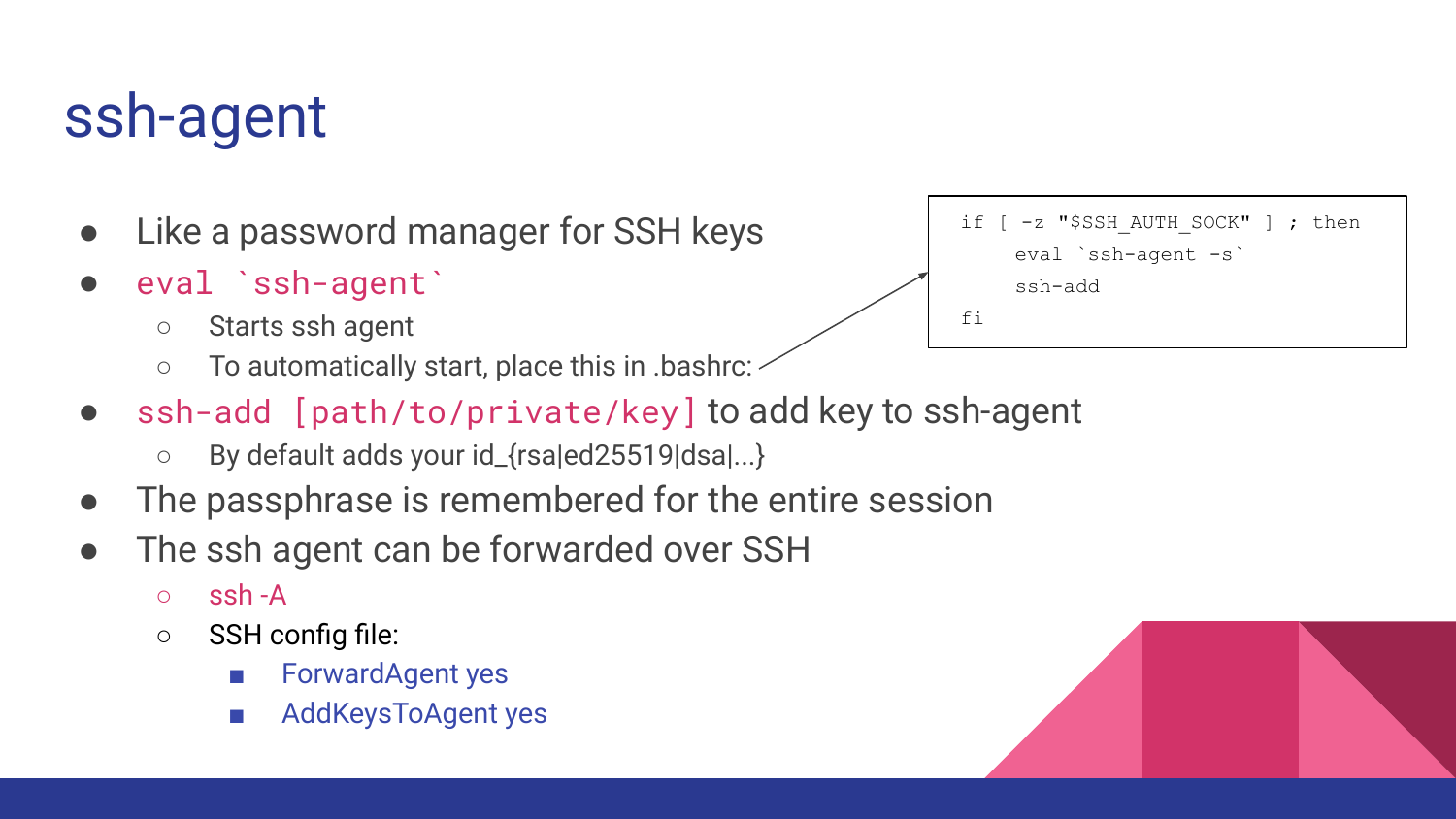SSH Config File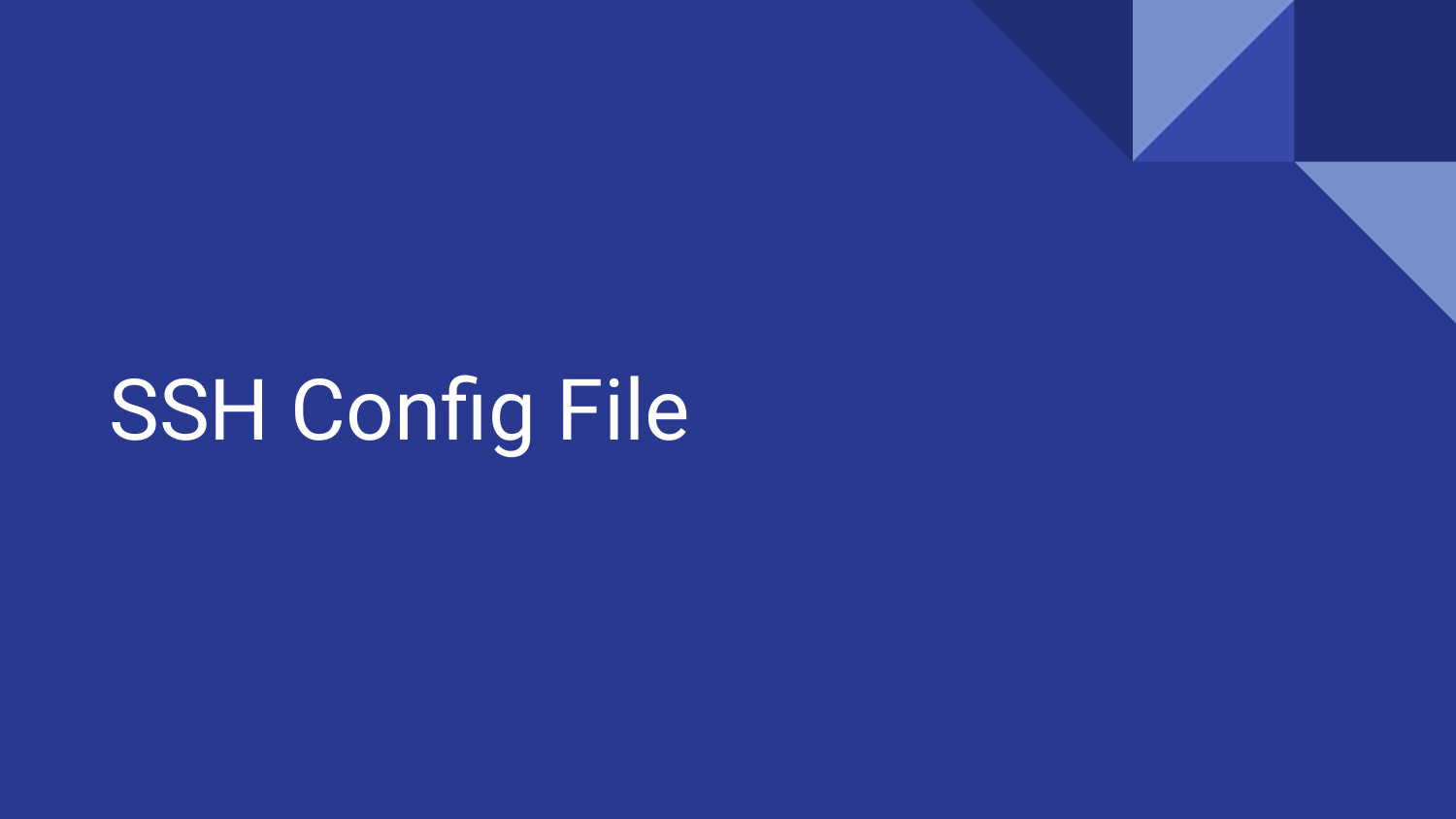### SSH Config File

- Per user config at  $\sim$ /.ssh/config (create if doesn't exist)
- Allows you to define hosts aliases with configurations

Host attu attu? recycle bicycle tricycle Hostname %h.cs.washington.edu Port 22 User starikov IdentityFile ~/.ssh/id\_ed25519

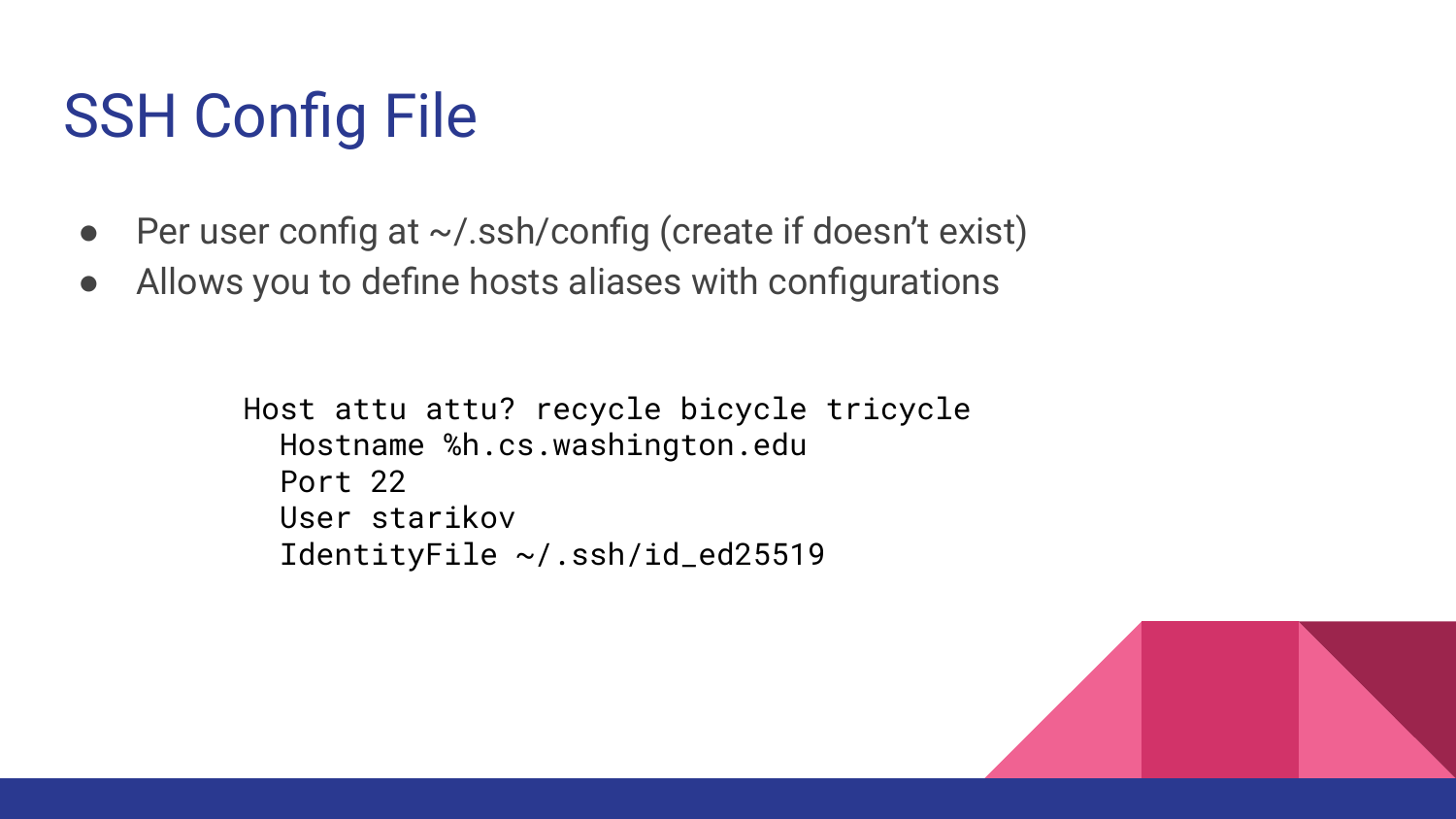### Simple host configs

Host attu Hostname attu.cs.washington.edu Port 22 User starikov IdentityFile ~/.ssh/id\_ed25519

Host mininet Hostname localhost Port 2222 User mininet

With the config above, I can just run ssh attu to connect to attu.

Equivalent to ssh starikov@attu.cs.washington.edu -p 22 -i ~/.ssh/id\_ed25519

`Hostname` also works with IP addresses

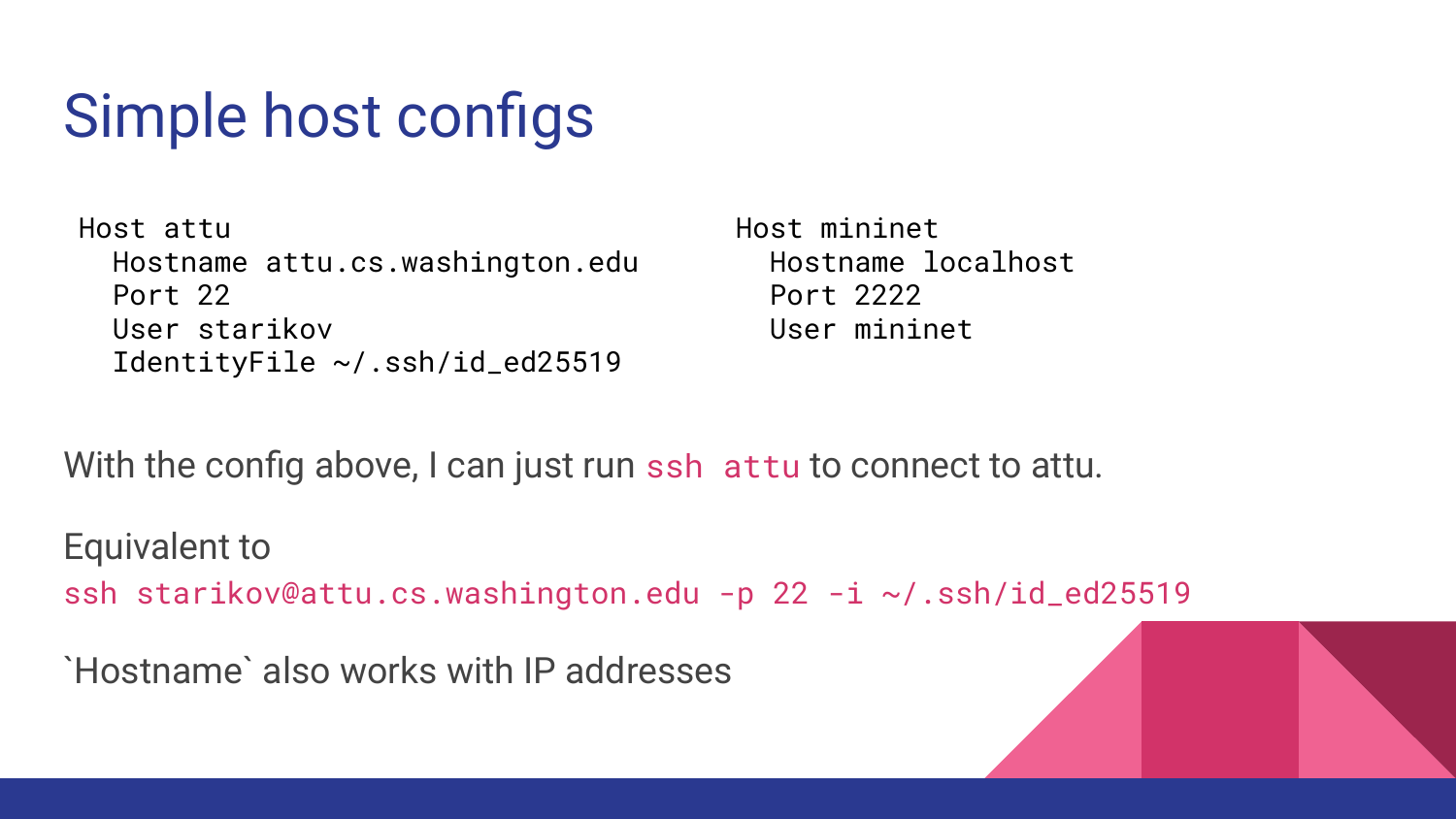#### A slightly more complicated config

Host attu attu? recycle bicycle tricycle Hostname %h.cs.washington.edu Port 22 User starikov IdentityFile ~/.ssh/id\_ed25519

This config defines many hosts at the same time, including a wildcard (attu?). Note that %h will be replaced by the actual value of "Host."

With this config, I can do ssh attu8 to connect to attu8.cs.washington.edu.

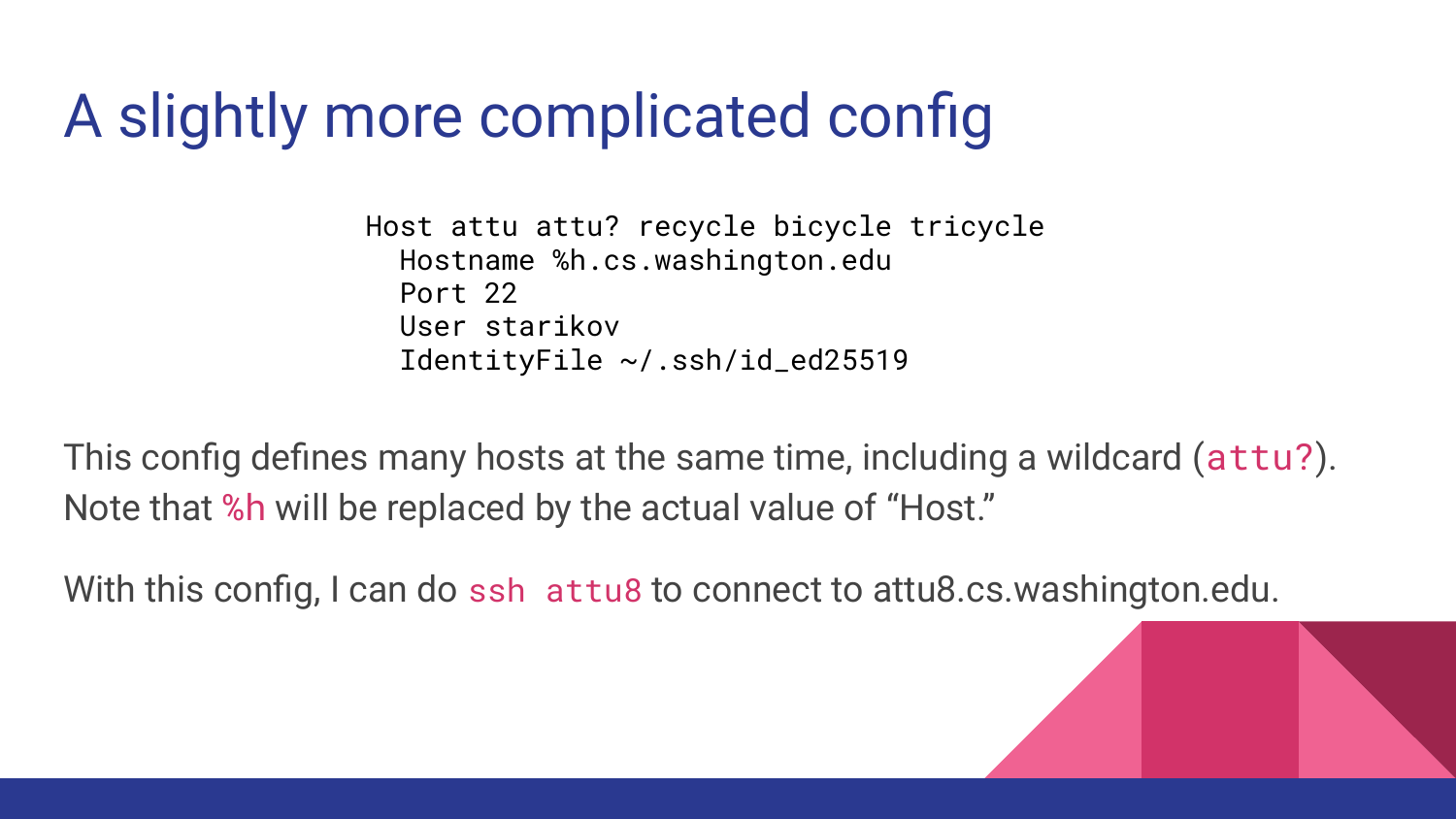# SSH Port Forwarding/Tunneling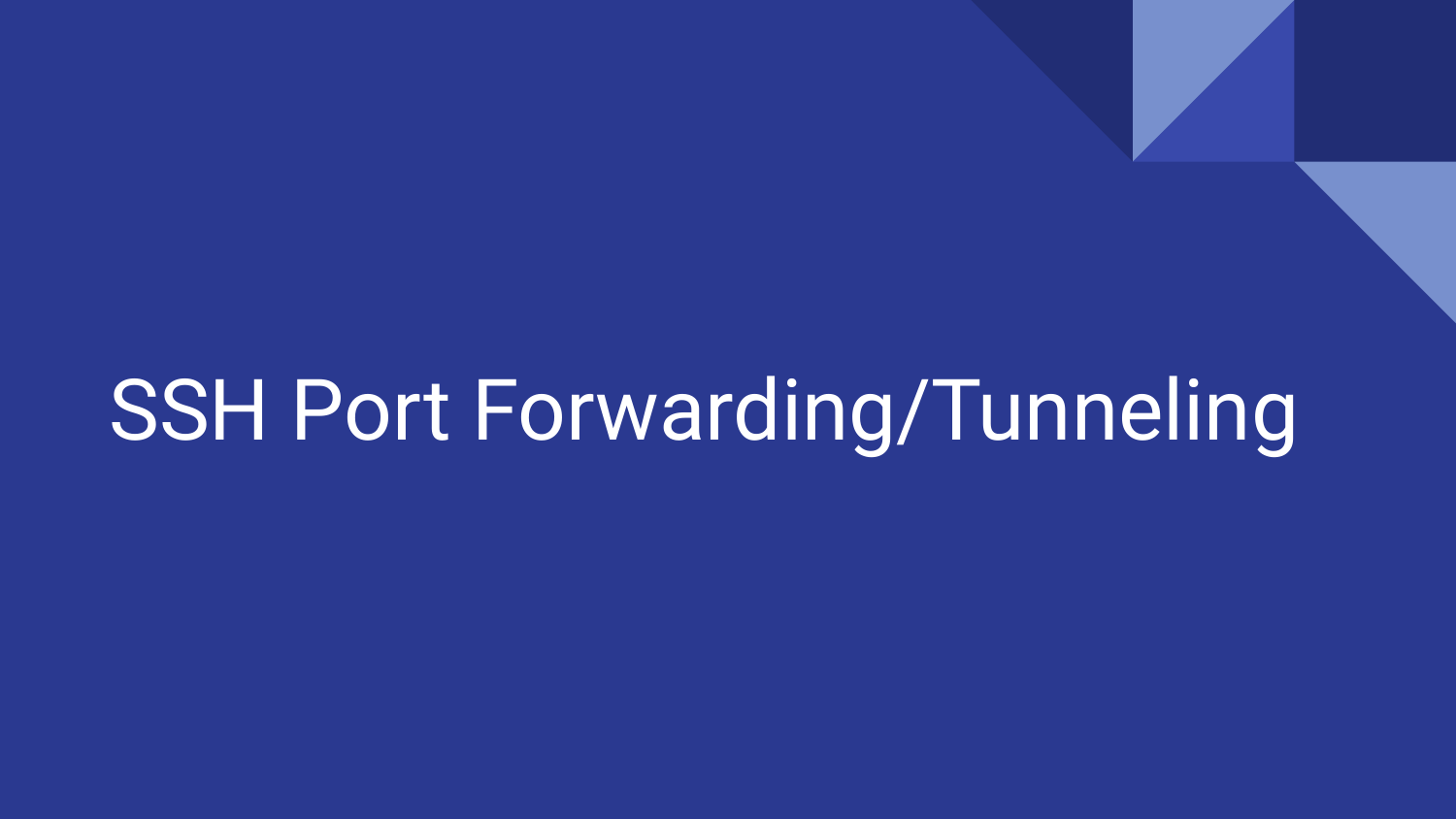## Local Forwarding (-L)

- Opens a local port that forwards to a remote port
- Syntax: -L port:host:hostport
- Use case
	- I have a service running on the server but it's bound to localhost only on the remote server
		- ssh -L 8888: localhost: 8888 server
	- Service is on a private network that the server can reach, but my local computer cannot
		- I can ssh into the server and connect to a service running on privateServer
		- ssh -L 8888:privateServer:8888 server
- **SSH Config:** 
	- LocalForward 8888 privateServer:8888
- VSCode's Remote SSH extension provides this feature
	- Ctrl+Shift+P and search for "Forward a Port"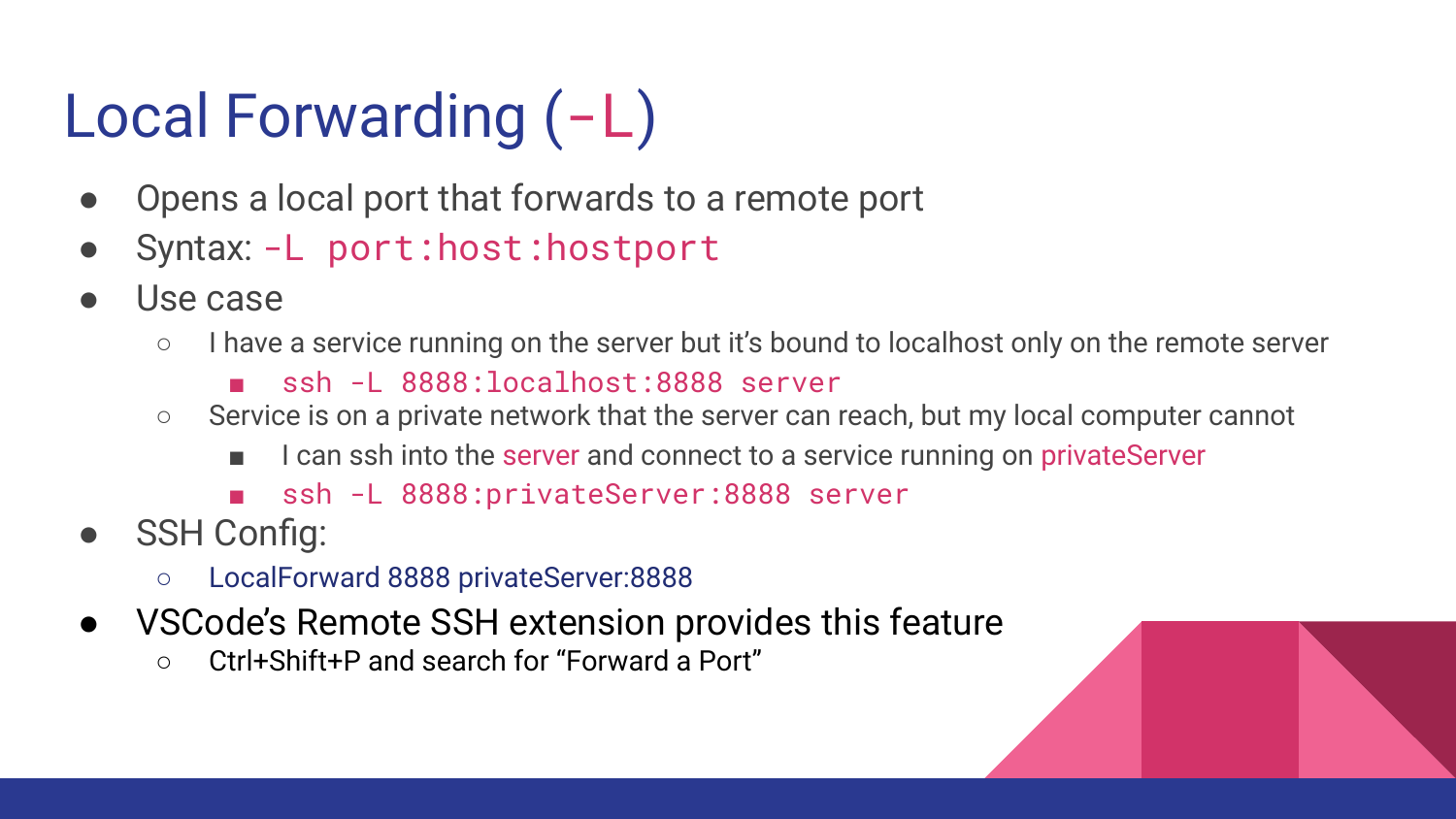## Remote Forwarding (-R)

- Opens a port on remote that forwards to a local port
- Syntax: -R port:host:hostport
- Requires "GatewayPorts yes" to be enabled on SSH server (sshd\_config)
- Use case
	- Access desktop ssh (localhost:22) from publicserver.com:2222
		- ssh -R 2222:localhost:22 publicserver.com
	- Access local mininet VM from publicserver.com:2222
		- ssh -R 2222:192.168.56.101:22 publicserver.com
			- Port Forwarded Mininet: ssh -R 2222:localhost:2222 publicserver.com
- **SSH Config:** 
	- RemoteForward 2222 192.168.56.101:22

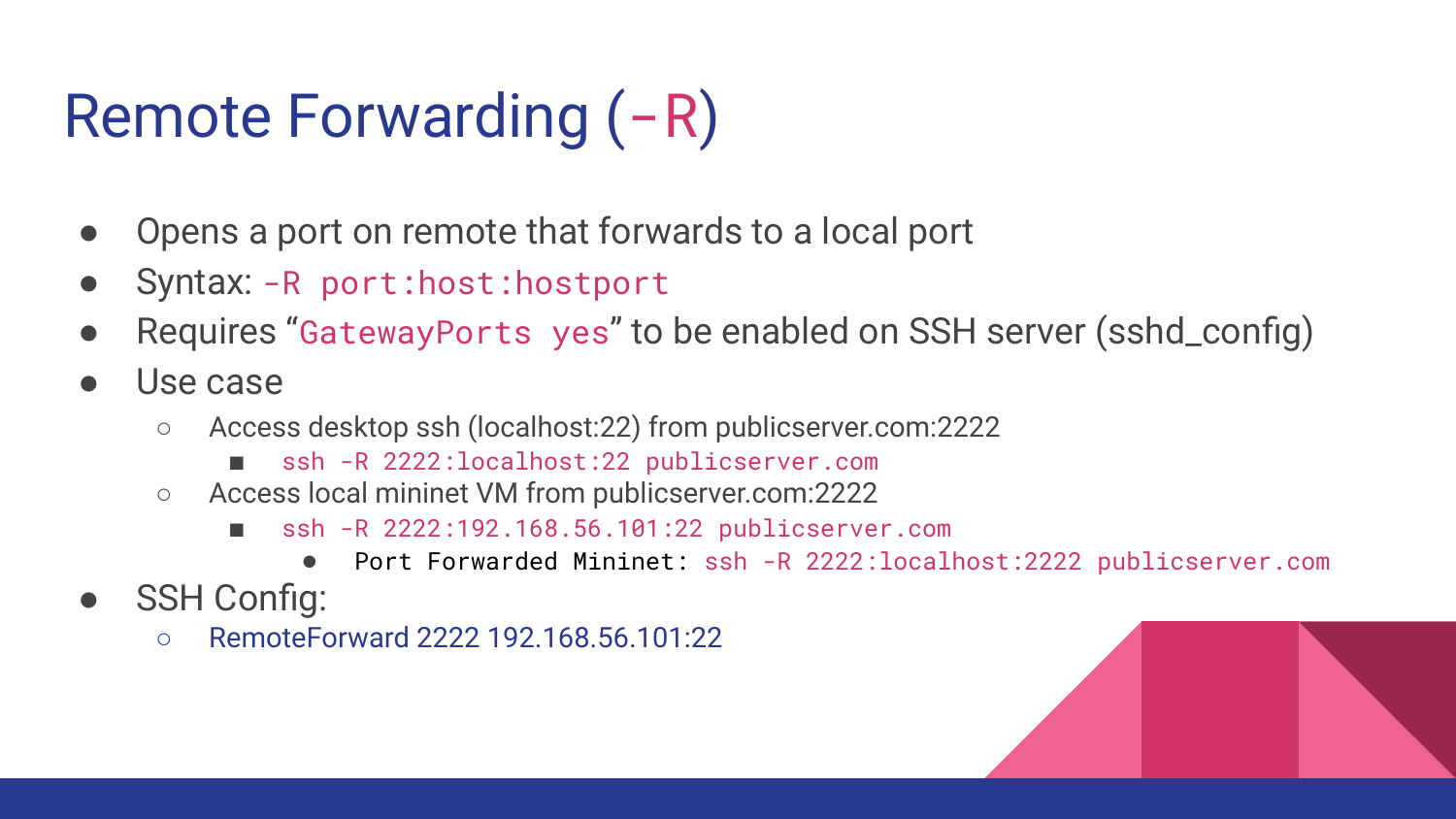## Dynamic Forwarding (-D)

- Uses SSH as a SOCKS proxy
- Syntax: -D port
- Use case
	- Use as a proxy server for accessing hosts from the SSH server's connection
		- Can be used to access multiple hosts that are on an internal network
		- Can also be used to access websites from the IP address of the SSH server
			- Libraries allow access without a paywall/login when using a UW IP address
			- Firefox allows you to connect to a SOCKS proxy
	- $\circ$  ssh -D 1080 attu
		- Sets up a SOCKS proxy on localhost:1080 that proxies connections through attu
	- SSH Config:
		- DynamicForward localhost:1080

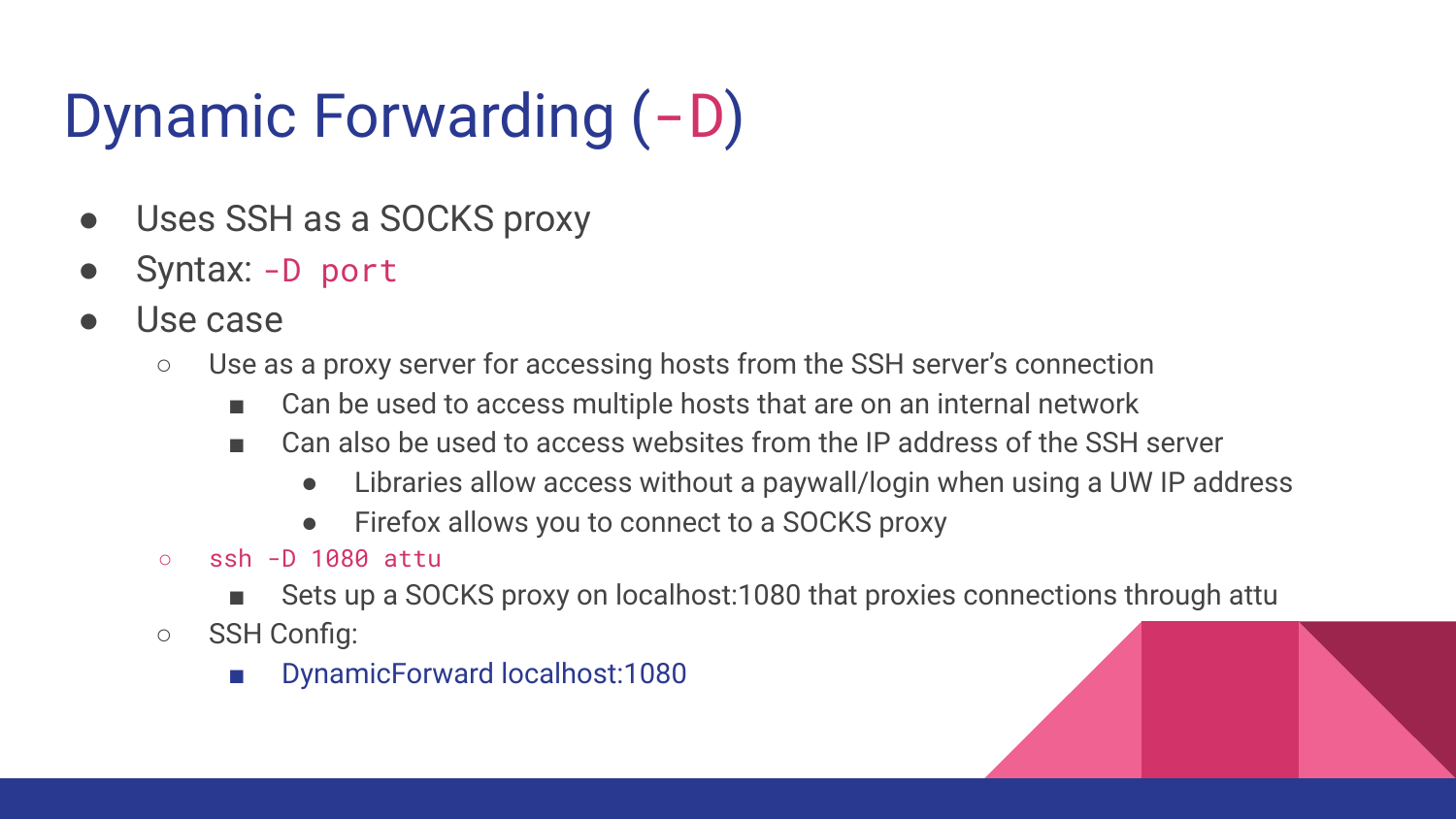SSH Jump Host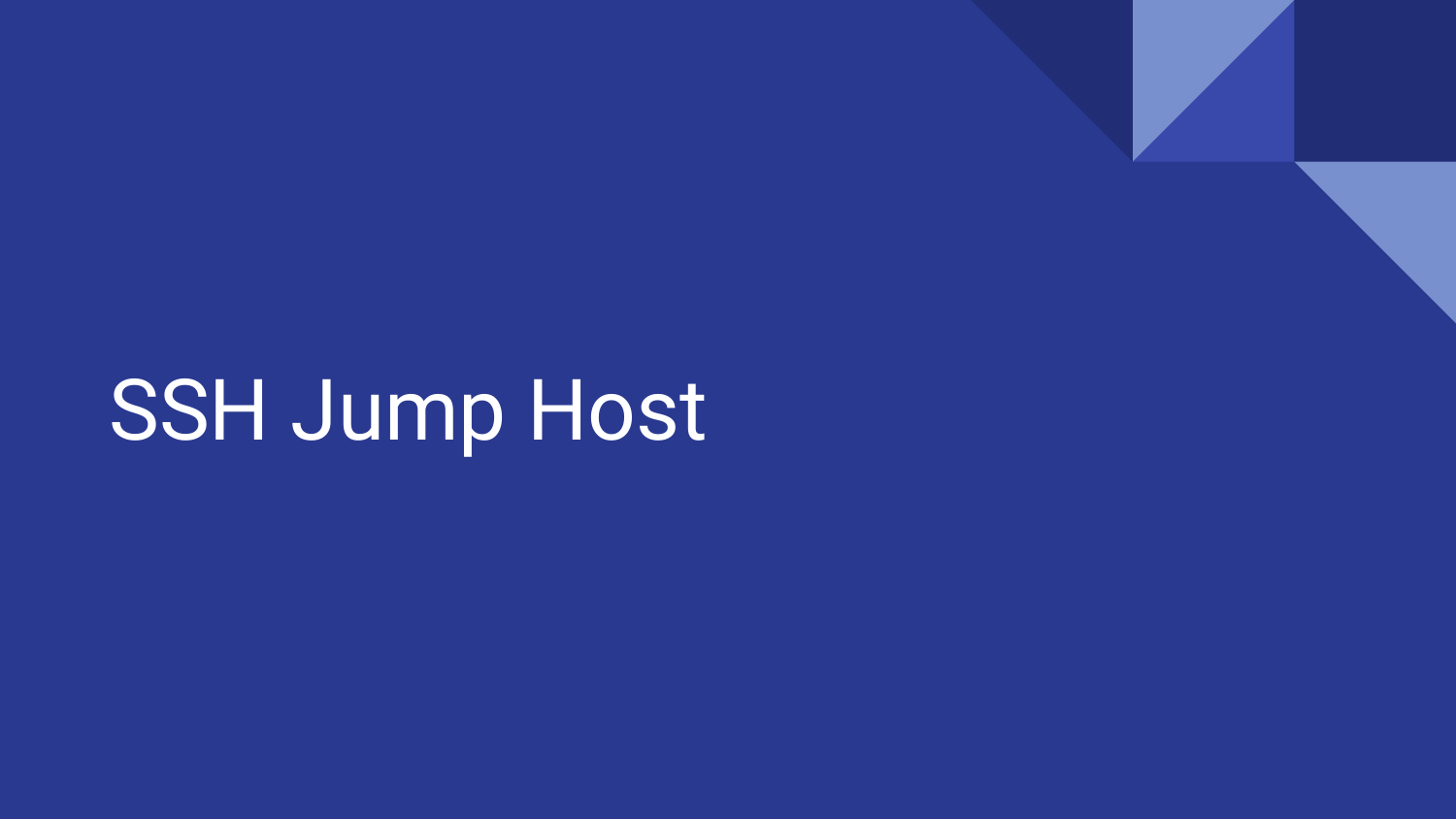## Jump Host (-J)

- Jump through intermediate hosts to the final SSH destination
- Syntax: -J jumphost
- Use case
	- You want to connect to a host over SSH behind a LAN externally, but only have SSH access to another server in that network
	- ssh -J attu1 attu2
		- Equivalent to:
			- 1. ssh -L 2200:attu2:22 attu1
			- 2. ssh -p 2200 localhost
	- ssh -J attu1,attu2,attu3,attu4 attu5
		- Jumps from attu1 to attu2 to attu3 to attu4 and finally attu5.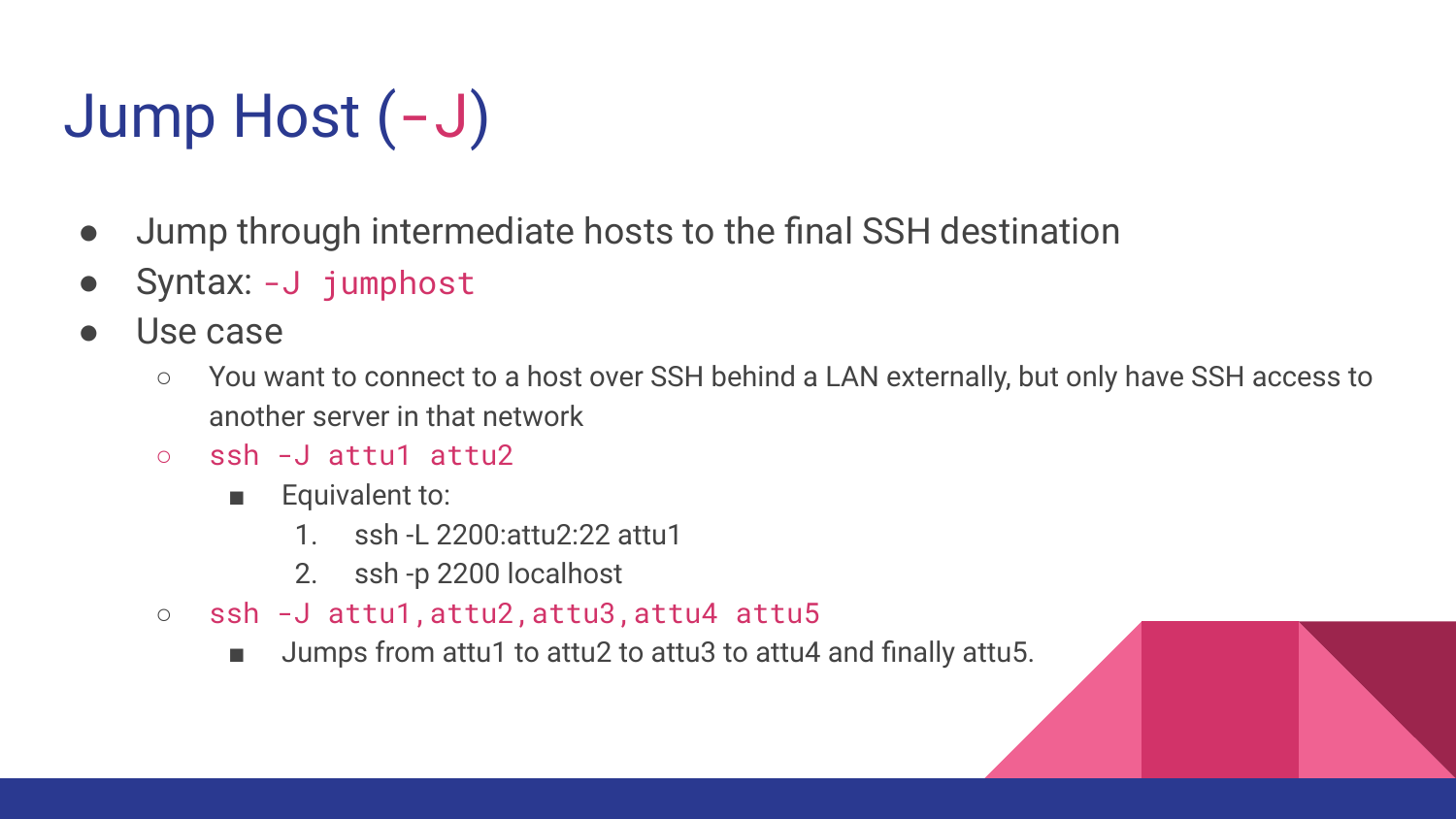### SSH Config for Jump Host Proxy

### First jumphost. Directly reachable Host alphajump HostName jumphost1.example.org

### Second jumphost. Only reachable via jumphost1.example.org Host betajump HostName jumphost2.example.org ProxyJump alphajump

### Host only reachable via alphajump and betajump Host behindalphabeta HostName behindalphabeta.example.org ProxyJump betajump

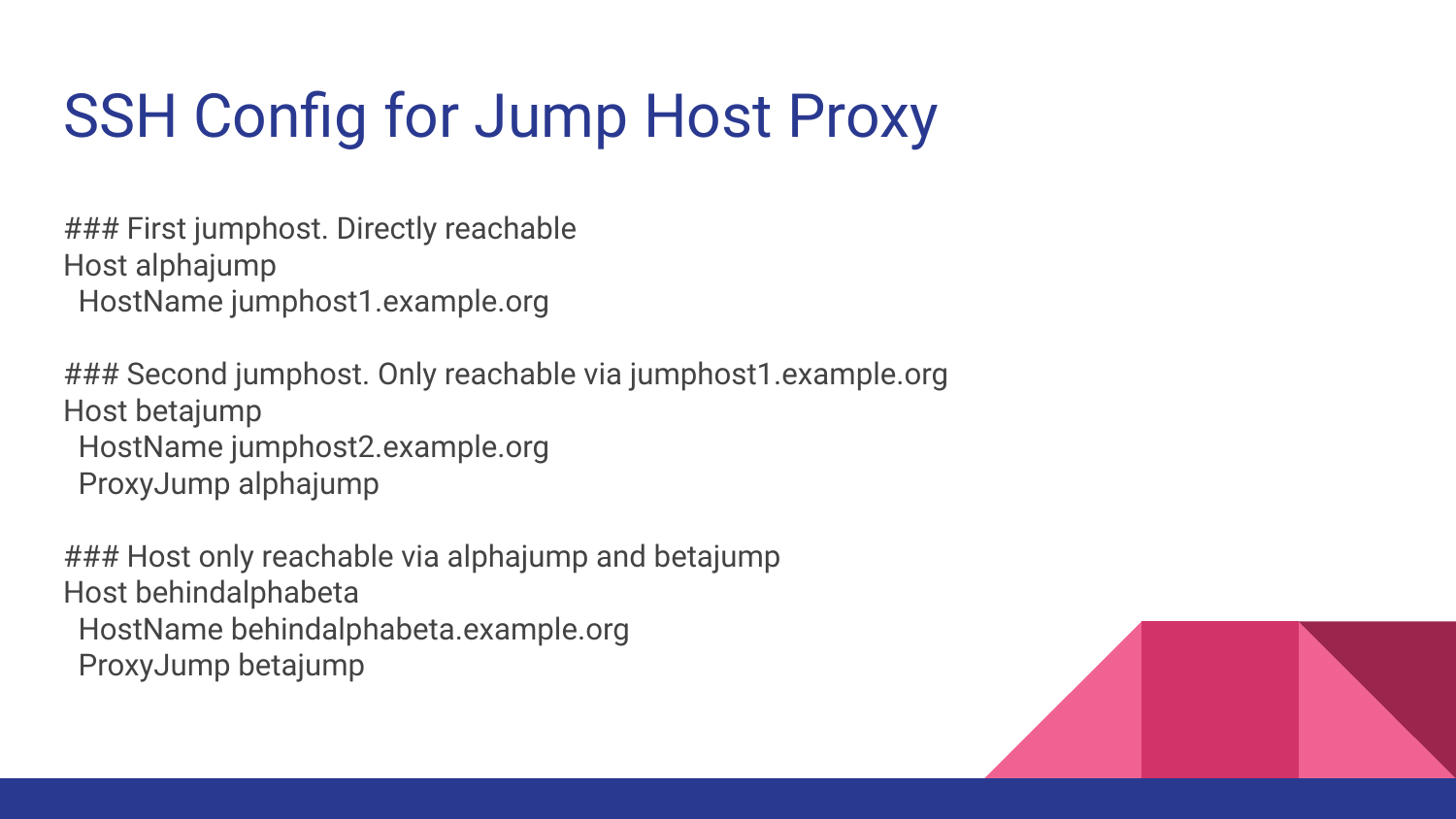X11 Forwarding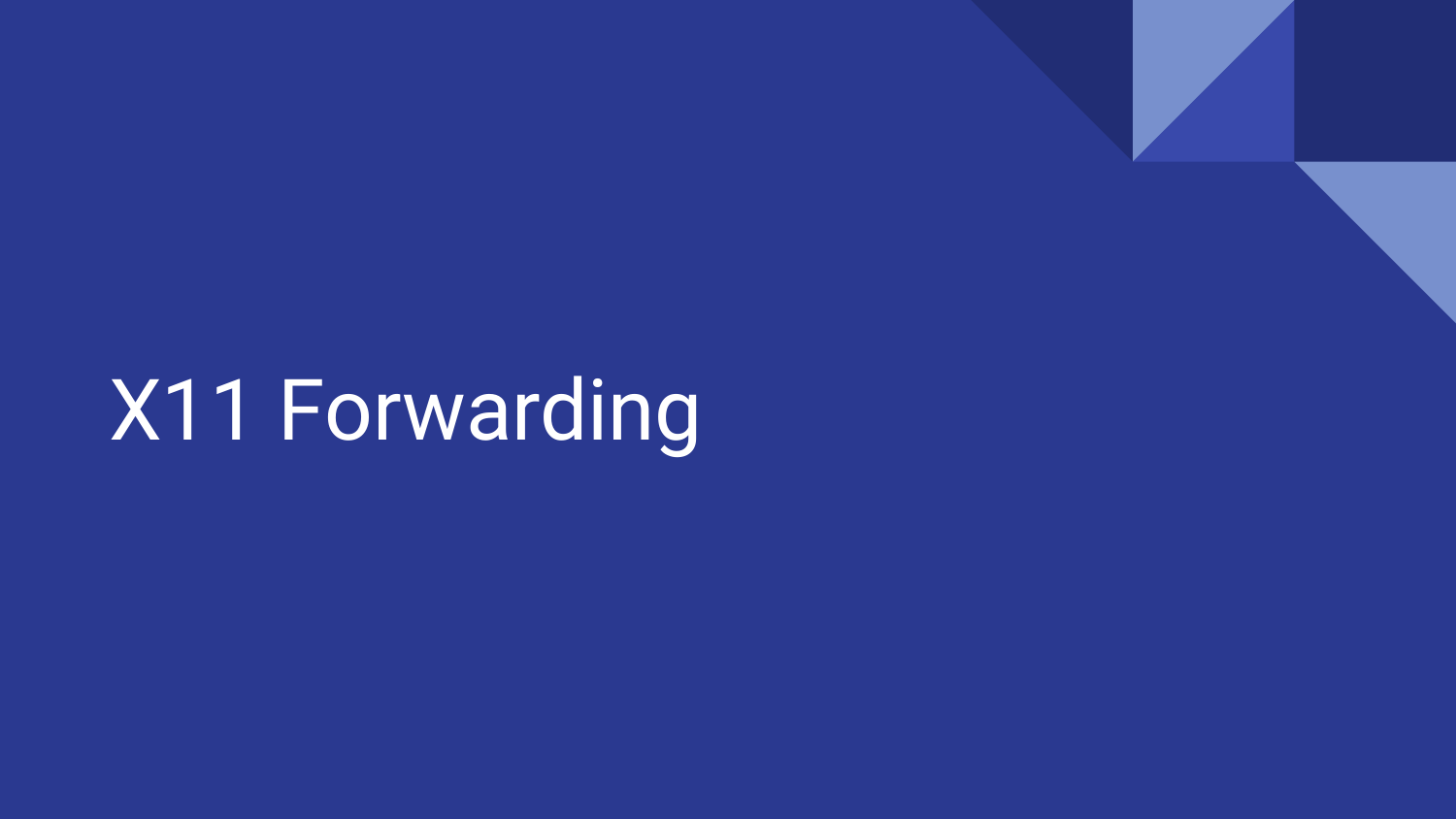## $X11$  Forwarding  $(-X)$

- Lets you run GUI apps over SSH
- Syntax: -X
- Needs "X11Forwarding yes" enabled on server (sshd\_config)
- You might need to install an "X server" on the client if you are on Windows or macOS
	- XQuartz for macOS (and add XAuthLocation /usr/X11/bin/xauth to your SSH config)
	- Xming or vcxsrv for Windows
- ssh -X attu
- **SSH Config:** 
	- ForwardX11 yes